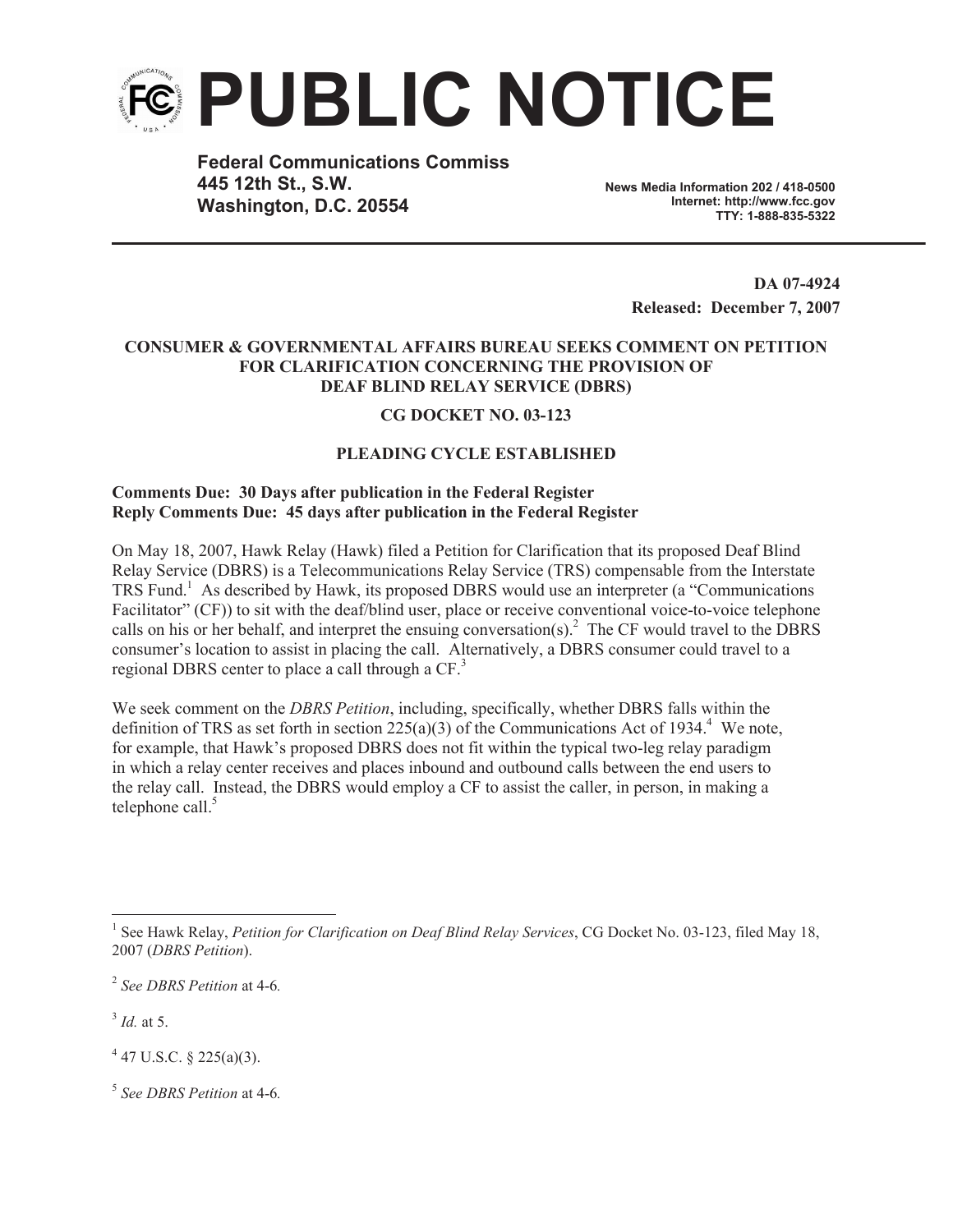In addition, assuming that the proposed DBRS qualifies as a TRS under section 225(a)(3), we seek comment on the jurisdictional separation of costs,<sup>6</sup> the applicability of the TRS mandatory minimum standards, $^7$  and on any other issues relevant to a determination that the proposed DBRS falls within the scope of section 225.

Pursuant to sections 1.415 and 1.419 of the Commission's rules, 47 C.F.R. §§ 1.415, 1.419, interested parties may file comments in this proceeding **(30 days after publication in Federal Register)** and reply comments may be filed **(45 days after publication in Federal Register.)** When filing comments, please reference **CG Docket No. 03-123.** Comments may be filed using: (1) the Commission's Electronic Comment Filing System (ECFS), (2) the Federal Government's eRulemaking Portal, or (3) by filing paper copies. *See* Electronic Filing of Documents in Rulemaking Proceedings, 63 Fed. Reg. 24,121 (1998). Comments filed through the ECFS can be sent as an electronic file via the Internet by accessing the ECFS: http://www.fcc.gov/cgb/ecfs/ or the Federal Rulemaking Portal: http://www.regulations.gov. Filers should follow the instructions provided on the website for submitting comments. If multiple docket or rulemaking numbers appear in the caption of this proceeding, commenters must transmit one electronic copy of the comment to each docket or rulemaking number referenced in the caption. In completing the transmittal screen, commenters should include their full name, U.S. Postal Service mailing address, and the applicable docket or rulemaking number. Parties may also submit an electronic comment by Internet e-mail. To get filing instructions, commenters should send an e-mail to ecfs@fcc.gov, and should include the following words in the body of the message, "get form." A sample form and directions will be sent in reply.

Parties who choose to file by paper must file an original and four copies of each filing. If more than one docket or rulemaking number appears in the caption of this proceeding, commenters must submit two additional copies for each additional docket or rulemaking number. Filings can be sent by hand or messenger delivery, by electronic media, by commercial overnight courier, or by first-class or overnight U.S. Postal Services mail (although we continue to experience delays in receiving U.S. Postal Service mail). All filings must be addressed to the Commission's Secretary, Office of the Secretary, Federal Communications Commission. The Commission's contractor will receive hand-delivered or messengerdelivered paper filings or electronic media for the Commission's Secretary at 236 Massachusetts Avenue, NE, Suite 110, Washington, D.C. 20002. The filing hours at this location are 8:00 a.m. to 7:00 p.m. All hand deliveries must be held together with rubber bands or fasteners. Any envelopes must be disposed of *before* entering the building. Commercial and electronic media sent by overnight mail (other than U.S. Postal Service Express Mail and Priority Mail) must be sent to 9300 East Hampton Drive, Capitol Heights, MD 20743. U.S. Postal Service first-class mail, Express Mail, and Priority Mail should be addressed to  $445 \frac{12^{th}}{25}$  Street, SW, Washington, D.C. 20554.

Parties who choose to file by paper should also submit their comments on CD-Rom. The CD-Rom should be submitted, along with three paper copies, to: Dana Wilson, Consumer & Governmental Affairs Bureau, Disability Rights Office, 445 12<sup>th</sup> Street, SW, Room 3-C418, Washington, D.C. 20554. Such a submission should be on CD-Rom formatted in an IBM compatible format using Word 2003 or compatible software. The CD-Rom should be accompanied by a cover letter and should be submitted in "read only" mode. The CD-Rom should be clearly labeled with the commenter's name, proceeding (including the lead docket number) in this case, **CG Docket No. 03-123,** type of pleading (comment or

<sup>6</sup> *See* 47 U.S.C. § 225(d)(3) (setting forth jurisdictional separation of costs requirement); *see also Telecommunications Relay Services and Speech-to-Speech Services for Individuals with Speech and Hearing Disabilities*, CC Docket 98–67, Declaratory Ruling, 18 FCC Rcd. 16121 at 16128–30, paras. 18–23 (August 1, 2003) (discussing jurisdictional separation of costs issues for interstate and intrastate TRS).

<sup>7</sup> *See* 47 C.F.R. § 64.604.